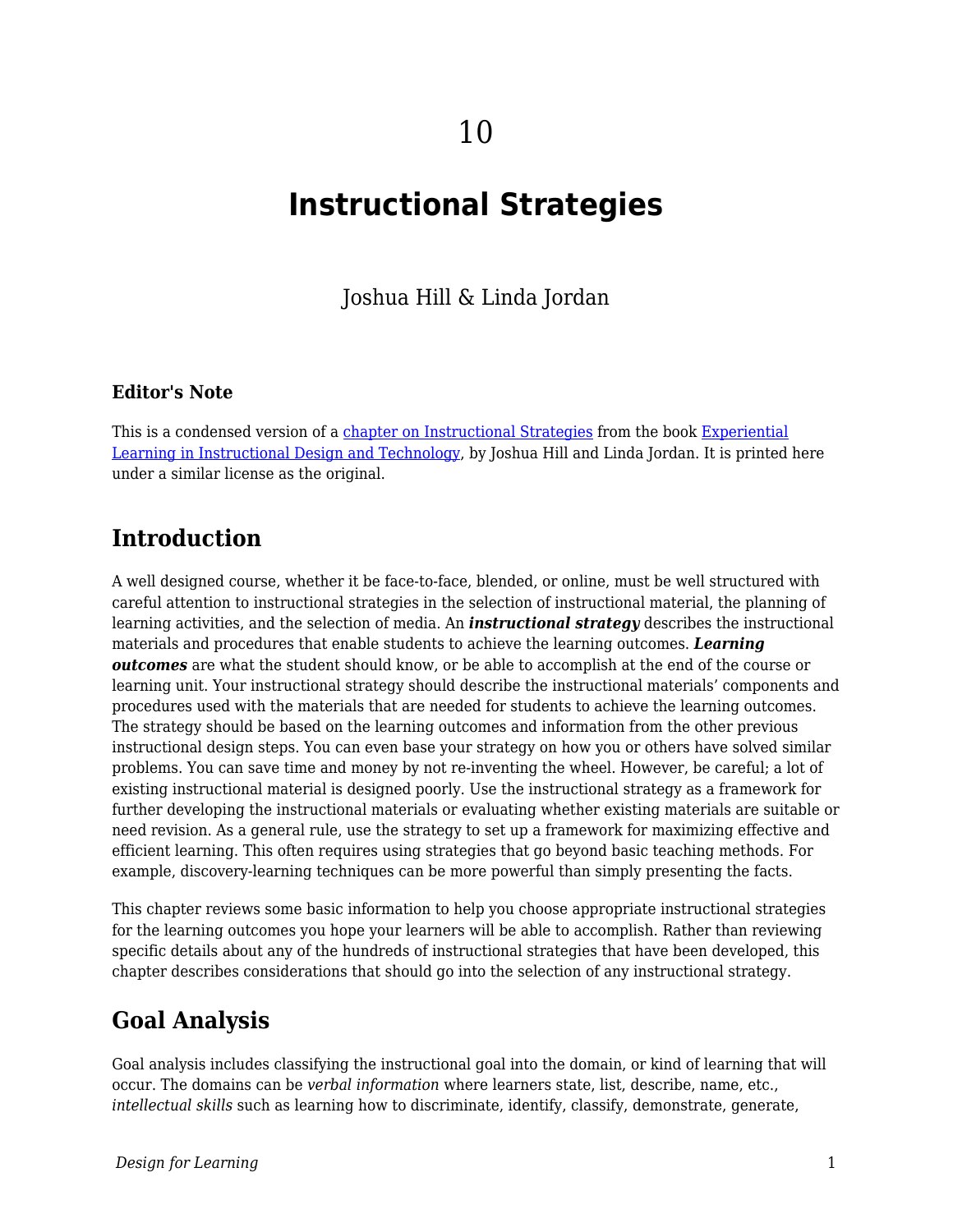originate, create, etc., *psychomotor skills* where learners make, draw, adjust, assemble, etc., and *attitudes* such as making choices or decisions. If you used a guide like Bloom's Taxonomy when generating your learning outcomes, you likely have a good handle on the type of learning you hope will occur. Establishing the domain is important in determining what instructional strategies to use in subsequent steps.

# **Learning Domain Strategies**

Each *learning domain classification* (i.e., verbal information, intellectual skills and cognitive strategies, psychomotor skills, and attitudes) is best taught with different instructional strategies.

### **Verbal Information**

*Verbal information* is material, such as names of objects, that students simply have to memorize and recall.

When teaching verbal information:

- Organize the material into small, easily retrievable chunks.
- Link new information to knowledge the learner already possesses. For example, use statements such as

"Remember how", or "This is like …". Linking information helps the learner to store and recall the material.

- Use mnemonics and other memory devices for new information. You may recall that the musical notes of the treble clef staff lines can be remembered with the mnemonic Every Good Boy Deserves Fudge.
- Use meaningful contexts and relevant cues. For example, relating a problem to a sports car can be relevant to some members of your target audience.
- Have the learners generate examples in their minds, such as create a song or game with the information or apply the knowledge to the real world. If the student only memorizes facts then the learning will only have minimal value.
- Avoid rote repetition as a memorization aid. Rote learning has minimal effectiveness over time.
- Provide visuals to increase learning and recall.

### **Intellectual Skills**

*Intellectual skills* are those that require learners to think (rather than simply memorizing and recalling information).

When teaching intellectual skills:

- Base the instructional strategy and sequencing on [an analysis such as a topic or a procedural](https://edtechbooks.org/id/task_and_content_analysis) [analysis.](https://edtechbooks.org/id/task_and_content_analysis) Always teach subordinate skills before higher-level skills.
- Link new knowledge to previously learned knowledge. You can do this explicitly (e.g., the bones in your feet are comparable to the bones you learned about in your hands) or implicitly (e.g., compare the bones in your feet to other bone structures you have learned about).
- Use memory devices like acronyms, rhymes, or imagery for information such as rules or principles. You can use the first letters of words to help memorize information. For example, "KISS" means "Keep It Simple Stupid". General rules can often be remembered through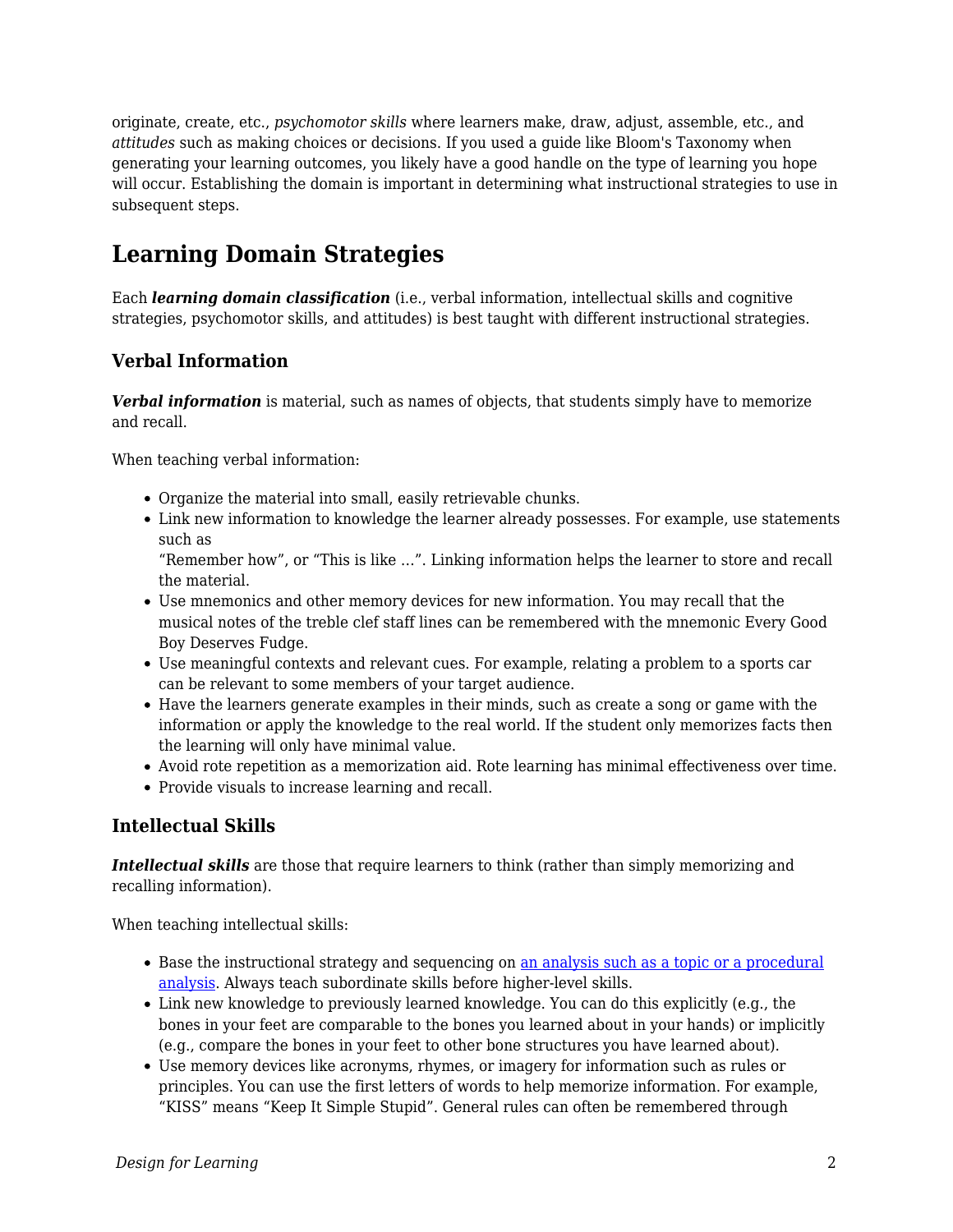rhymes such as "i before e except after c". Remember that rules often have exceptions. Tell your learners about the exceptions. Memory devices are best for limited amounts of information.

- Use examples and non-examples that are familiar to the student. For instance, when classifying metals, iron and copper are examples while glass and plastic are non-examples.
- Use discovery-learning techniques. For example, let students manipulate variables and see the consequences.
- Use analogies that the learners know. However, be careful that learners do not over-generalize or create misconceptions.
- Provide for practice and immediate feedback.

### **Psychomotor Skills**

**Psychomotor skills** are those that require learners to carry out muscular actions.

When teaching psychomotor skills:

- Base the instructional strategy on an analysis such as a [procedural analysis or a critical](https://edtechbooks.org/id/task_and_content_analysis) [incident analysis.](https://edtechbooks.org/id/task_and_content_analysis)
- Provide directions for completing all of the steps.
- Provide repeated practice and feedback for individual steps, then groups of steps, and then the entire sequence.
- Remember that, in general, practice should become less dependent on written or verbal directions.
- Consider visuals to enhance learning.
- Consider job aids, such as a list of steps, to reduce memory requirements. This is especially important if there are many procedures or if the procedures are infrequently used.
- After a certain point, allow learners to interact with real objects or do the real thing. How much can you learn about swimming without getting wet?

Note that some skills involve other learning-domain classifications. For example, when learning how to operate a camcorder, many of the skills are psychomotor. However, deciding how to light an image is an intellectual skill. Also, note that the required proficiency level can affect the instructional strategy. There is a big difference between being able to imitate a skill and being able to automatically do a skill.

### **Attitudes**

*Attitudes* involve how a student feels about the instruction, whether they will value or care about the material presented to them.

When teaching attitudes:

- Base the instructional strategy on the instructional design steps done earlier.
- If you can, show a human model to which the students can easily relate. One consideration is that it may be better if the model is of the same socioeconomic group.
- Show realistic consequences to appropriate and inappropriate choices.
- Consider using video.
- Remember that attitudes taught through computer technology are not guaranteed to transfer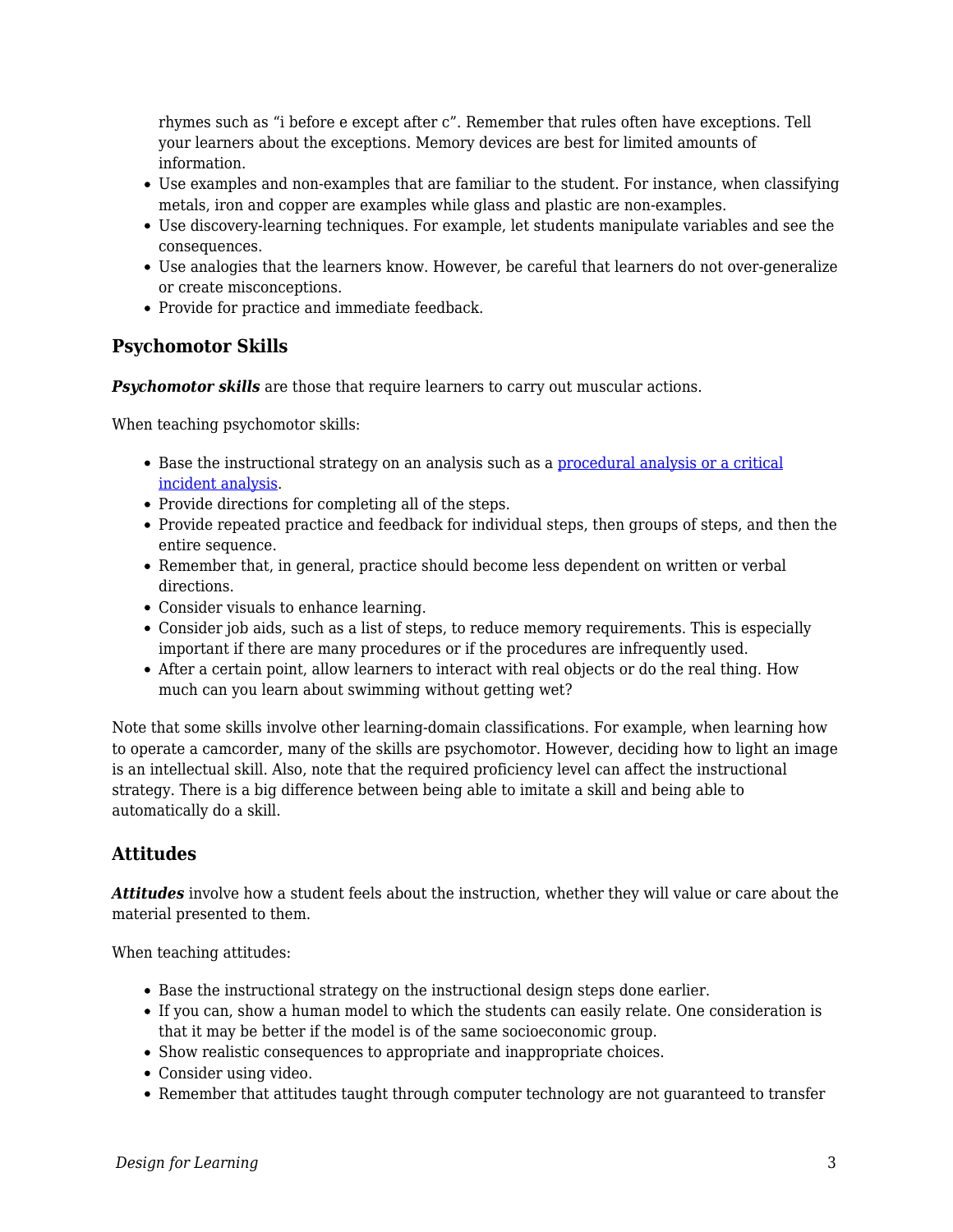to the real world. If appropriate and possible, consider arranging for practice opportunities to make the choice in real life. Alternatively, use role-playing to reinforce the attitudes taught.

Note that it can be difficult to test whether the attitudes taught have transferred to real situations. Will learners behave naturally if they know that they are being observed? If learners have not voluntarily permitted observations, then you must consider whether it is ethical to make the observations.

# **Strategies to Sequence Learning Outcomes**

Another aspect of your instructional strategy will be to determine the sequence of how the learning outcomes will be taught. In general, to best facilitate learning you should sequence the learning outcomes from:

- easy to hard
	- You could teach adding fractions with common denominators and then with different denominators. Your lesson could first deal with writing complete sentences and then writing paragraphs.
- simple to complex
	- $\circ$  As an example, teach recognizing weather patterns and then predicting the weather.
	- $\circ$  Cover replacing a washer and then replacing a faucet.
- specific to general
	- $\circ$  You could teach driving a specific car and then transfer the skills to driving any car. Similarly, you could cover adjusting the brakes on a specific mountain bike and then generalize the procedure to other mountain bikes
	- $\circ$  Note that some students like to learn through an inductive approach (that is, from the general to the specific). For example, students could be presented with a number of simple examples, and based on those, be asked to generalize a rule. That general rule can then be applied to solving specific examples. Since some students will not enjoy an inductive approach, do not use it all of the time. Rather consider an inductive approach as a way to provide some variation and occasionally address other learning preferences.
- concrete to abstract
	- $\circ$  As an example, teach measuring distances with a tape measure and then estimating distances without a tape measure. Cover writing learning outcomes and then evaluating learning outcomes.
- the known to the unknown
	- $\circ$  You could do this by starting with concepts learners already know and extending those concepts to new ideas. In other words, build on what has been previously taught.

Each of these methods of sequencing learning outcomes enables students to acquire the needed knowledge base for learning higher-level skills. Note that these guidelines are not black and white rules.

# **Strategies to Motivate Students - The ARCS Model**

As described by Keller, motivation can be enhanced through addressing the four attributes of Attention, Relevance, Confidence, and Satisfaction (ARCS). Try to include all of the attributes since each alone may not maintain student motivation. Your learner analysis may have provided useful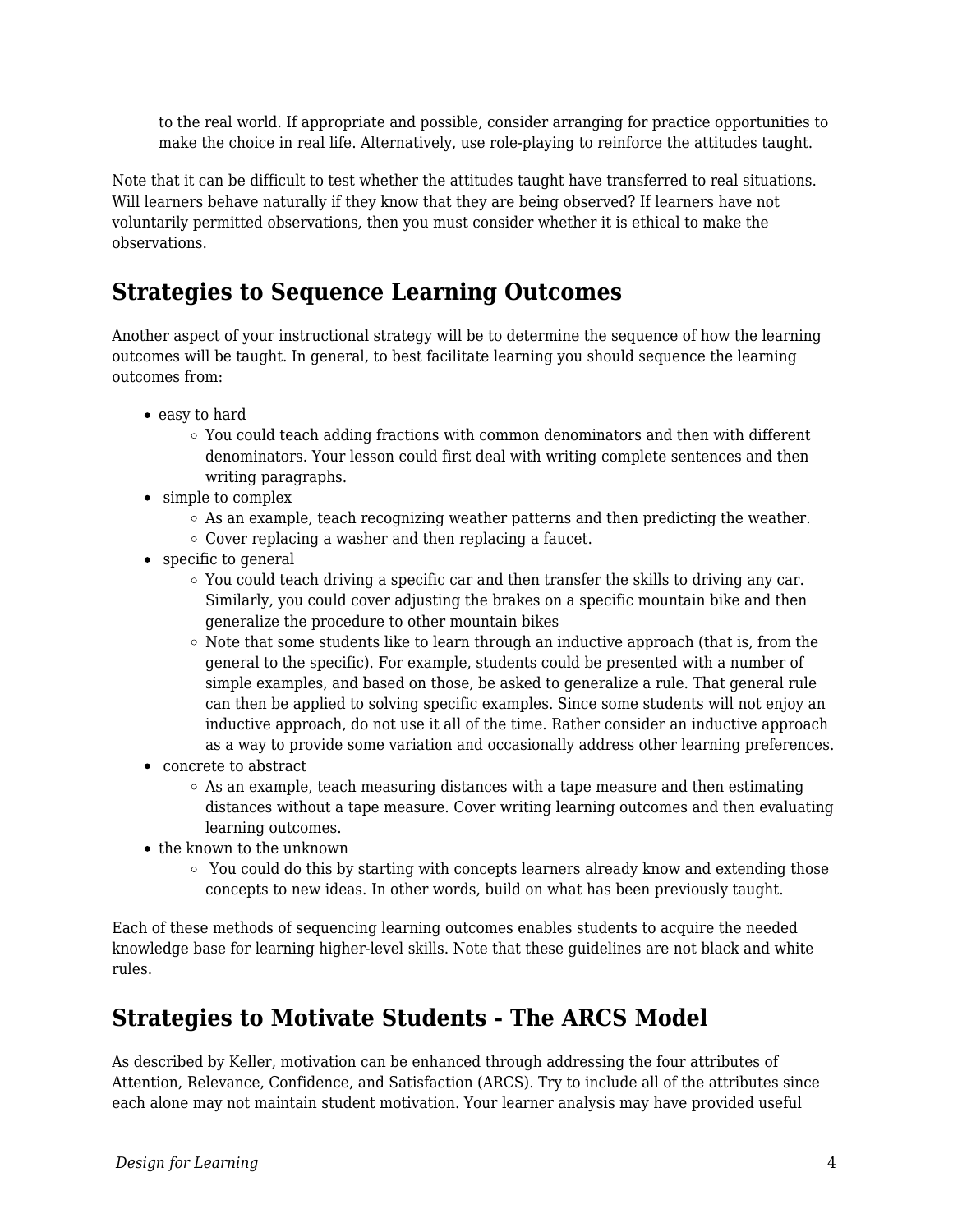information for motivating students. You should build motivational strategies into the materials throughout the instructional design process. This is challenging since each learner is an individual with unique interests, experiences, and goals.

### **Attention**

Gain attention and then sustain it. You can gain attention by using human-interest examples, arousing emotions such as by showing a peer being wheeled into an ambulance, presenting personal information, challenging the learner, providing an interesting problem to solve, arousing the learner's curiosity, showing exciting video or animation sequences, stating conflicting information, using humor, asking questions, and presenting a stimulus change that can be as simple as an audio beep. One way to sustain attention is by making the learning highly interactive.

#### **Relevance**

*Relevance* helps the student to want to learn the material by helping them understand how the material relates to their needs or how it can relate to improving their future. For example, when teaching adult students how to solve percent problems, having them calculate the gratuity on a restaurant bill may be more relevant than a problem that compares two person's ages. You can provide relevance through testimonials, illustrative stories, simulations, practical applications, personal experience, and relating the material to present or future values or needs. Relevance is also useful in helping to sustain attention. For material to be perceived as being relevant, you must strive to match the learner's expectations to the material you provide.

### **Confidence**

If students are confident that they can master the material, they will be much more willing to attempt the instruction. You will need to convince students with low confidence that they can be successful. You can do this through presenting the material in small incremental steps, or even by stating how other similar students have succeeded. Tasks should seem achievable rather than insurmountable. You should also convince students who are overconfident that there is material that they need to learn. You can do this by giving a challenging pre-test or presenting difficult questions.

### **Satisfaction**

Satisfaction provides value for learning the material. Satisfaction can be intrinsic from the pleasure or value of the activity itself, extrinsic from the value or importance of the activity's result, for social reasons such as pleasing people who's opinions are important to them, for achievement goals such as the motive to be successful or avoid failure, or a combination of these. Examples of intrinsic satisfaction include the joy or challenge of learning, increased confidence, positive outcomes, and increased feelings of self-worth. Examples of extrinsic satisfaction include monetary rewards, praise, a certificate, avoidance of discomfort or punishment for not doing it, and unexpected rewards. Some evidence suggests that extrinsic motivation, such as a certificate for completing a course, does not last over time. Nonetheless, it is better to assume that some students need extrinsic motivation. To be safe, try to provide your learners with both intrinsic, which should have more of the focus, and extrinsic rewards. If the intrinsic motivation is high for all learners, you will not need to plan as much for extrinsic motivation. Note that satisfaction can be provided by enabling learners to apply the skills they have gained in a meaningful way. Remember to let the students know that the material to be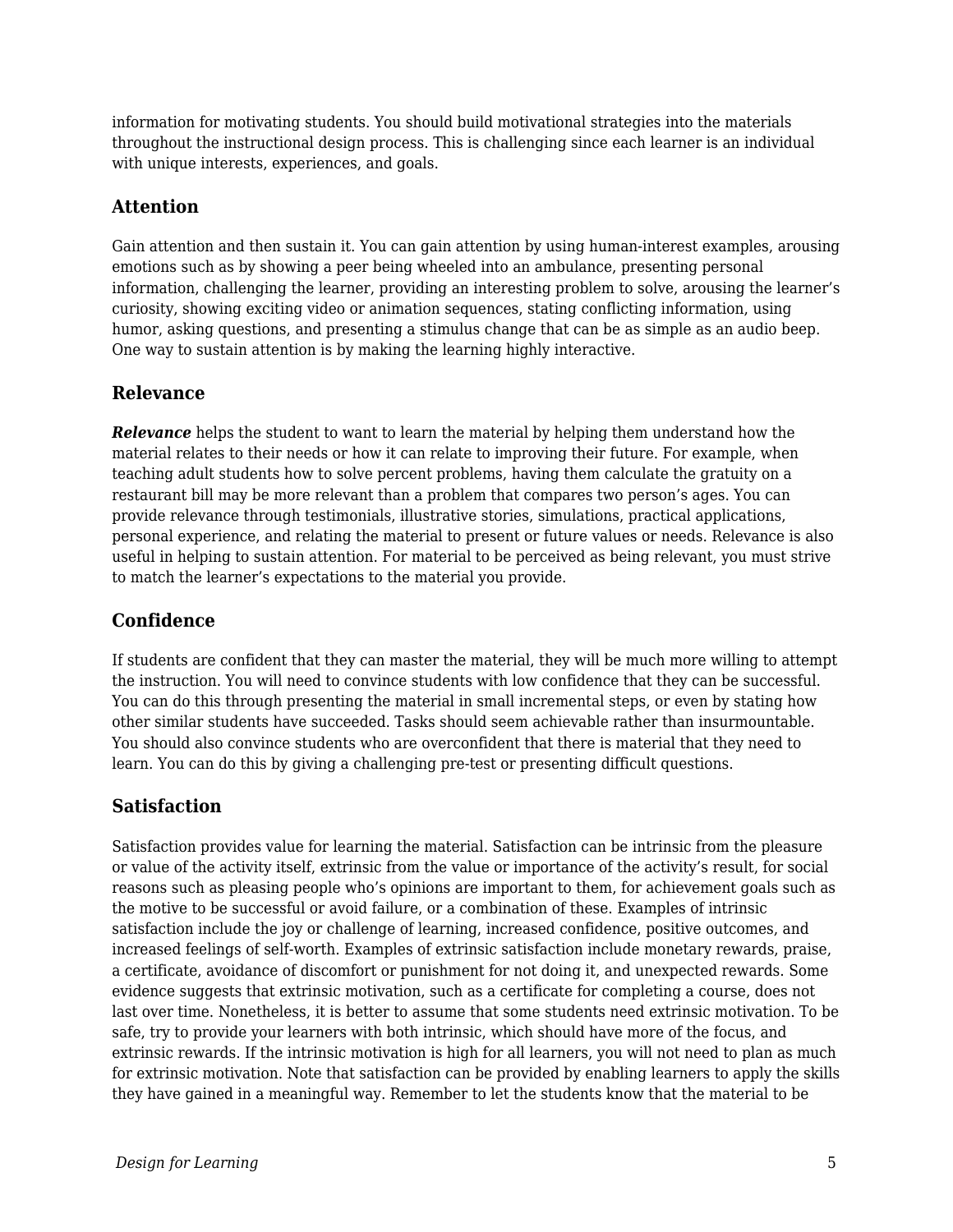learned is important. Consider increasing extrinsic motivation through quizzes and tests.

# **Strategies for Sequencing Instructional Events**

As Robert Gagné described, that *instructional events* (gaining attention, informing the learner of the learning outcome, stimulating recall of prerequisites, presenting the material, providing learning guidance, eliciting the performance, providing feedback, assessing performance, and enhancing retention and transfer) represent what should be done to ensure that learning occurs. If you address each instructional event, you will have a solid foundation for creating effective instructional materials. You will need to determine what will be done for each instructional event for each learning outcome.

You can learn more about sequencing instructional events from another chapter in this textbook, [Robert Gagné and the Systematic Design of Instruction](https://edtechbooks.org/id/robert_gagn_and_systematic_design).

### **Conclusion**

The emphasis in this review of instructional strategies was on getting the fundamentals right. Regardless of what revolutionary tools or teaching approaches are being used, what we know of how people learn does not change a great deal over time, and we do know that learning is a process, and you ignore the factors that influence that process at your peril.

For learning leading to successful outcomes, it is important to remember that most students need:

- well-defined learning goals;
- instructional strategies linked with the appropriate learning domains;
- a proper sequencing of instructional events; providing a clear timetable of work, based on a well-structured organization of the curriculum;
- appropriate and engaging learning activities; with regular feedback
- manageable study workloads appropriate for their conditions of learning;
- a skilled instructor; regular instructor communication and presence;
- a social environment that draws on, and contributes to, the knowledge and experience of other students;
- other motivated learners to provide mutual support and encouragement.

There are many different ways these criteria can be met, with many different tools.

Remember these key takeaways when designing your instructional strategies:

- Learning domain classification (i.e., verbal information, intellectual skills and cognitive strategies, psychomotor skills, and attitudes) are best taught with different instructional strategies.
- Teach learning outcomes in the order that best facilitates learning.
- The four attributes of the Keller's ARCS Motivational Model are; Attention, Relevance, Confidence, and Satisfaction. Including all of the attributes may increase student motivation.
- The unique interests, experiences, and goals of each learner influence motivation.
- Instructional events include; gaining attention, informing the learner of the learning outcome, stimulating recall of prerequisites, presenting the material, providing learning guidance, eliciting the performance, providing feedback, assessing performance, and enhancing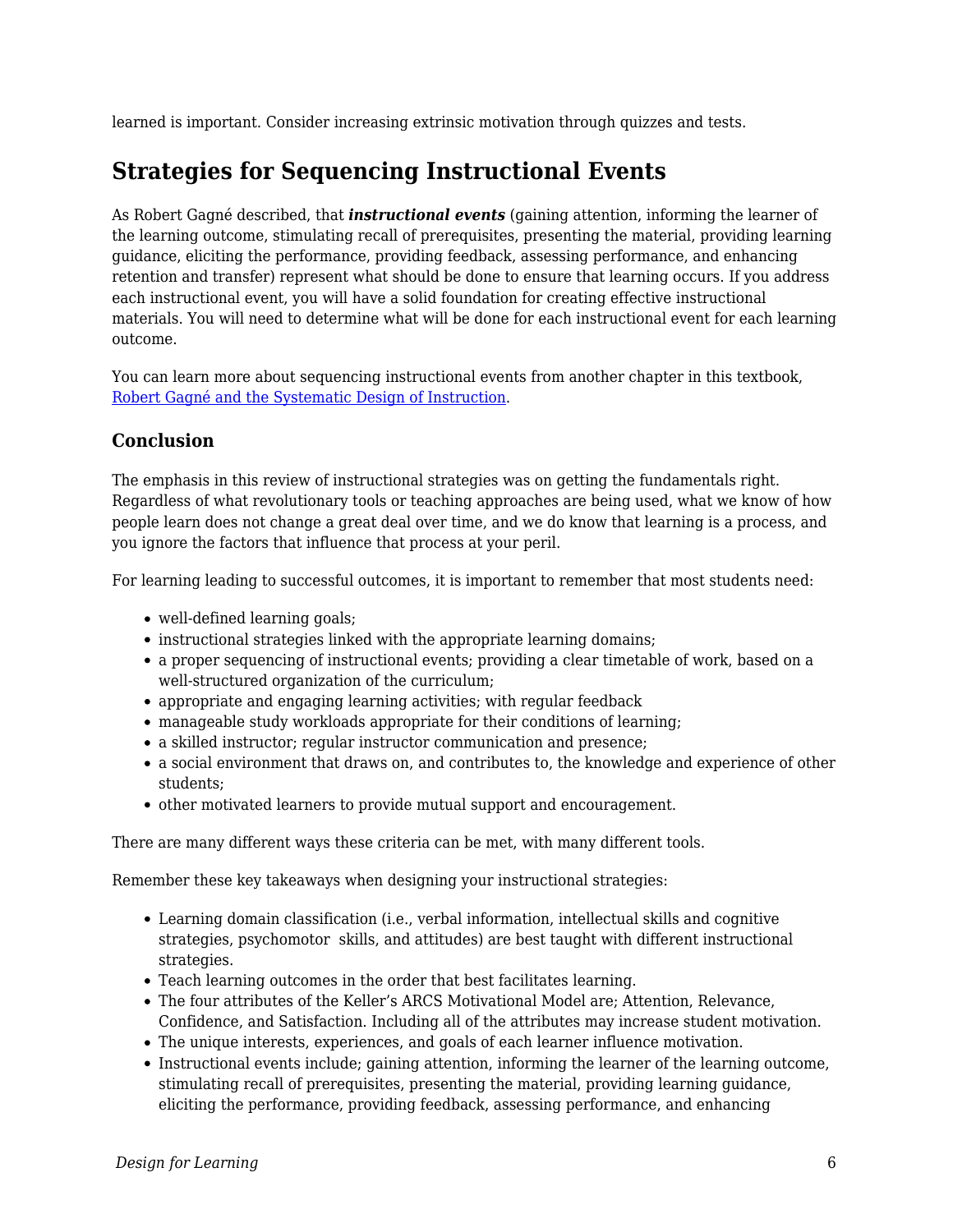retention and transfer. (as reviewed in the chapter [Robert Gagné and the Systematic Design of](https://edtechbooks.org/id/robert_gagn_and_systematic_design) [Instruction](https://edtechbooks.org/id/robert_gagn_and_systematic_design)).

### **Application Exercise**

You have been tasked with designing a university orientation course for freshmen community college students. Everyone at the institution is aware that students feel an orientation course is not necessary and that it is a waste of their time. Explain what portion of the ARCS Motivational Model might be applied into the design of the course to help students understand why this course is important for their success.